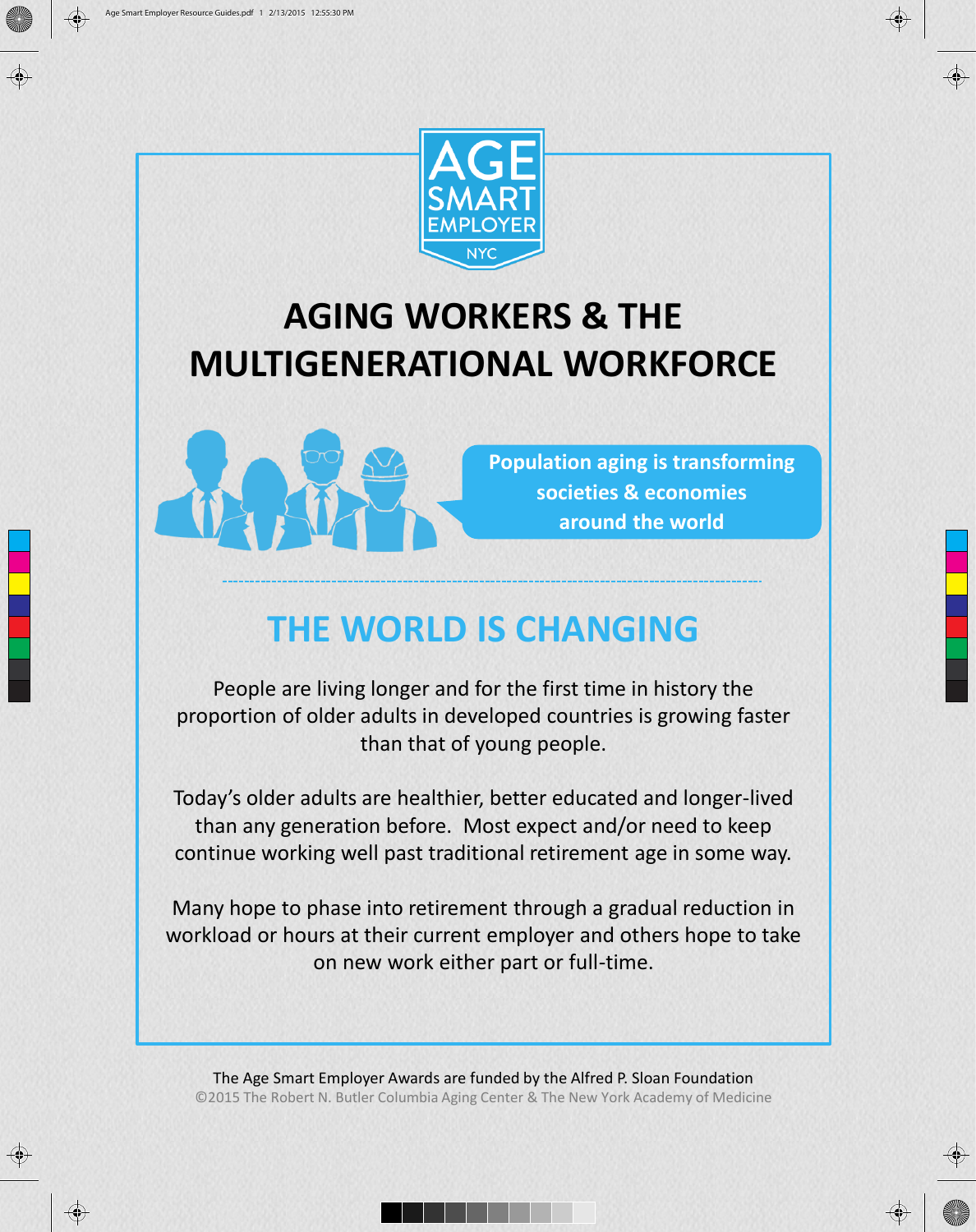#### **THE MULTIGENERATIONAL WORKPLACE**

· INNOVATION **•FLEXIBILITY -CREATIVE TALENT MANAGEMENT** 



Although workplaces have traditionally been multigenerational, the proportion of workers over 55 has been relatively small in the past. With the aging of the baby boomers, adults 55 and older will quickly become the fastest growing segment. It's now common to have four generations in the workplace and someone just starting their career can expect to work for 60 years or more.

#### **THE OPPORTUNITY**

Many employers find it difficult to acknowledge and adapt to the combined effects of workforce aging and the increasingly multigenerational work place. However some leaders ahead of the curve have realized that leveraging the extensive experience and expertise of their older workers presents a tremendous opportunity.

By proactively finding ways to support older workers they create better environments for all employees. By embracing their multigenerational workplace as an opportunity, these visionaries use innovation, flexibility and creative talent management to stay ahead. As a result they have lowered costs, boosted productivity, sparked new business, and better aligned their products and services with a booming older adult consumer market. This has leading to increases in their bottom-line and productivity, ultimately giving them the competitive edge.

For more examples & recommendations go to **www.AgeSmartEmployer.org**

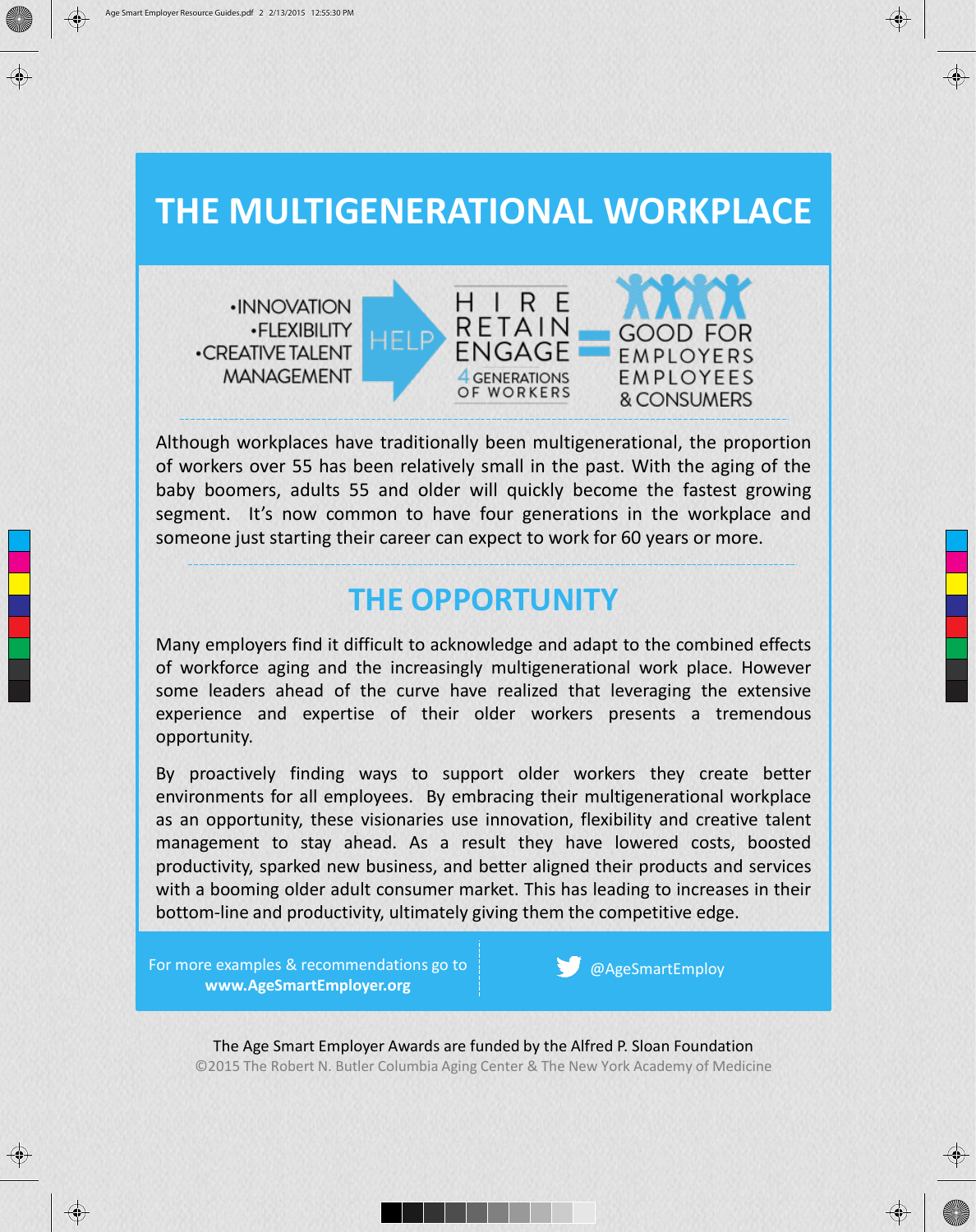



#### **OLDER WORKERS IN NYC**

#### **Over 700,000 New York City Workers Are 55+**

This is 20% of the current workforce and in the next seven years, 1 in 4 workers nationwide will be over 55.

Reflecting the larger national trend, older adults play an increasing and significant role in New York City's workforce which includes almost 700,000 adults age 55 and older comprising 18.3% of the total workforce. In addition, workers 45 – 54 comprise 20% of the city's workforce pointing to an overall increase in the proportion of older workers over the next ten years.

New York City's economy is anchored by several key industries: finance, insurance, education, healthcare and real-estate as well as the sub-industries that support them. The majority of older workers in New York City are employed in these top industries and also hold a disproportionately high proportion (over 20%) of jobs in the manufacturing, transportation, education, medical, social services and public administration sectors. In those industries with forecasted future growth, namely medical and social services, this high concentration of older workers indicates that without foresight and planning, New York City will risk impending skill shortages.

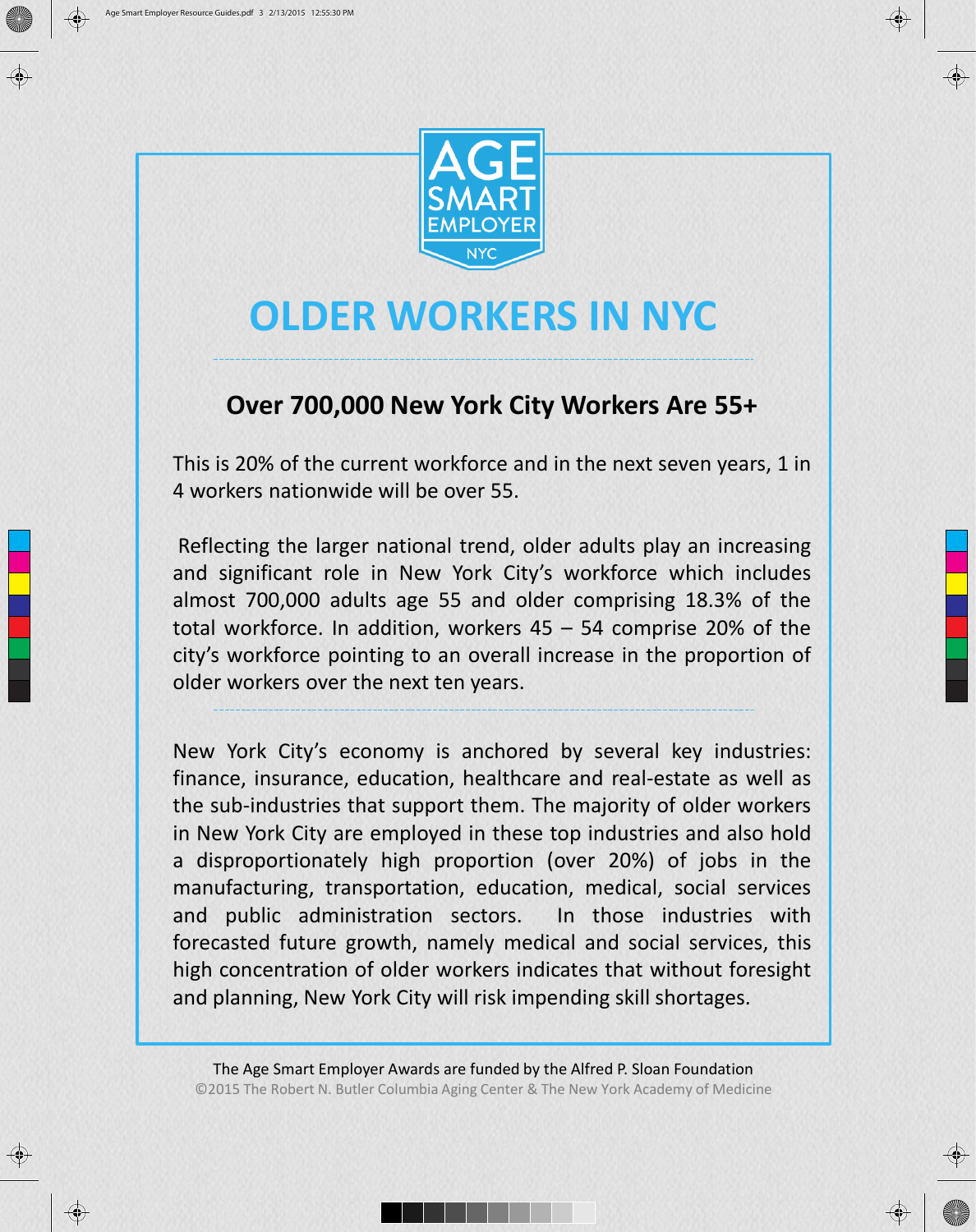#### **THE MULTIGENERATIONAL WORKPLACE**



#### **NEW YORKERS' PERSPECTIVE**

Many New Yorkers of "retirement age" find the idea of full retirement financially impossible and personally undesirable. Finances are the driving need for many older adults who watched savings and investments erode throughout the financial crisis of the last decade. In addition assured retirement income and benefits (such as pensions, defined benefit plans and/or retiree health benefits) have increasingly been reduced or removed.

Older New Yorkers also continue to work for non-financial reasons. Many derive a sense of identity and purpose through work and appreciate how it keeps them socially connected to the city and their friends and colleagues.

For more examples & recommendations go to **www.AgeSmartEmployer.org**

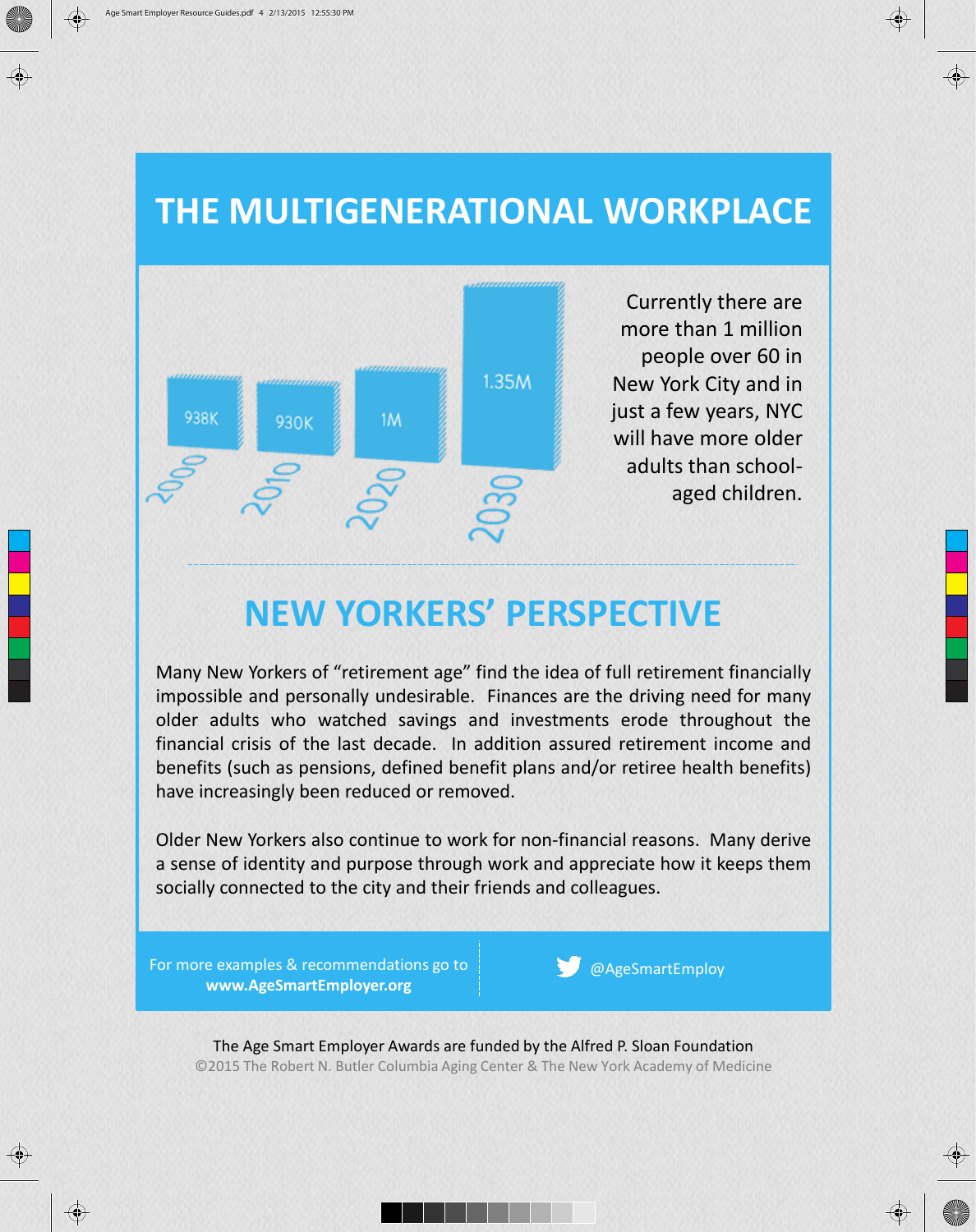



## **RECRUITMENT**



PRIORITIZE RECRUITMENT OF OLDER WORKERS & ADJUST HIRING PROCESS TO ENGAGE A WIDE RANGE OF POTENTIAL APPLICANTS

#### **THE BUSINESS CASE**

Older workers reflect the rapidly growing "silver economy", comprised of products and services focusing on older adults. Their unique insights and visibility enhance business relations and open opportunities with this market.

Other reasons include a growing recognition of the strengths and talents of older workers as well as a shift towards part time and contract work that appeals to older adults seeking additional income.

#### **EMPLOYER EXAMPLE**

**2013 Age Smart Employer Award winner Renewal Care Partners** utilizes robust partnerships with community-based organizations to identify older adults uniquely qualified to work with their older clients ensuring employees with diverse backgrounds, interests and skills. They prioritize custom matches between Care Partners and clients of all ages leading to meaningful work for employees, fulfilling relationships for clients and high customer satisfaction with the organization.

The Age Smart Employer Awards are funded by the Alfred P. Sloan Foundation ©2015 The Robert N. Butler Columbia Aging Center & The New York Academy of Medicine



 $\bigcirc$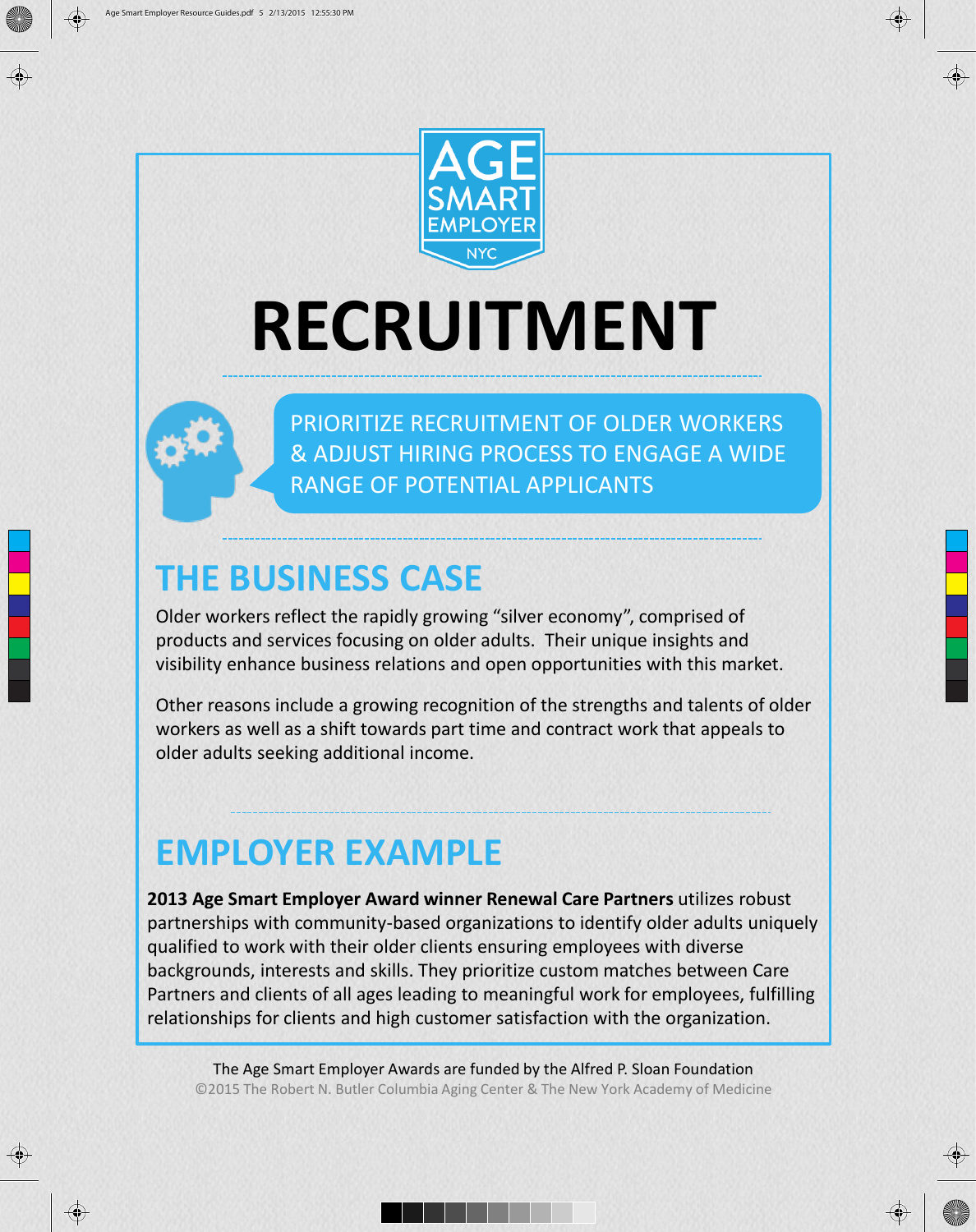**Age Smart Employers** have developed several strategies to recruit older workers more effectively, including partnering with community-based education and non-profit organizations, using staffing services that attract older workers, advertising at senior job fairs and including in job advertisements explicit age-friendly language such as "mature workers welcome."

 $\checkmark$  Identify opportunities for older adults to support organizational mission and business strategy.

 Provide technology training as part of job applicant screening process to ensure access to wide pool of talent.

Educate Managers & HR leaders to identify & address misconceptions about older workers.

 Partner with community-based education and non-profit organizations to widen recruitment network and engage a diverse population of older adults.

For more examples & recommendations go to **www.AgeSmartEmployer.org**

@AgeSmartEmploy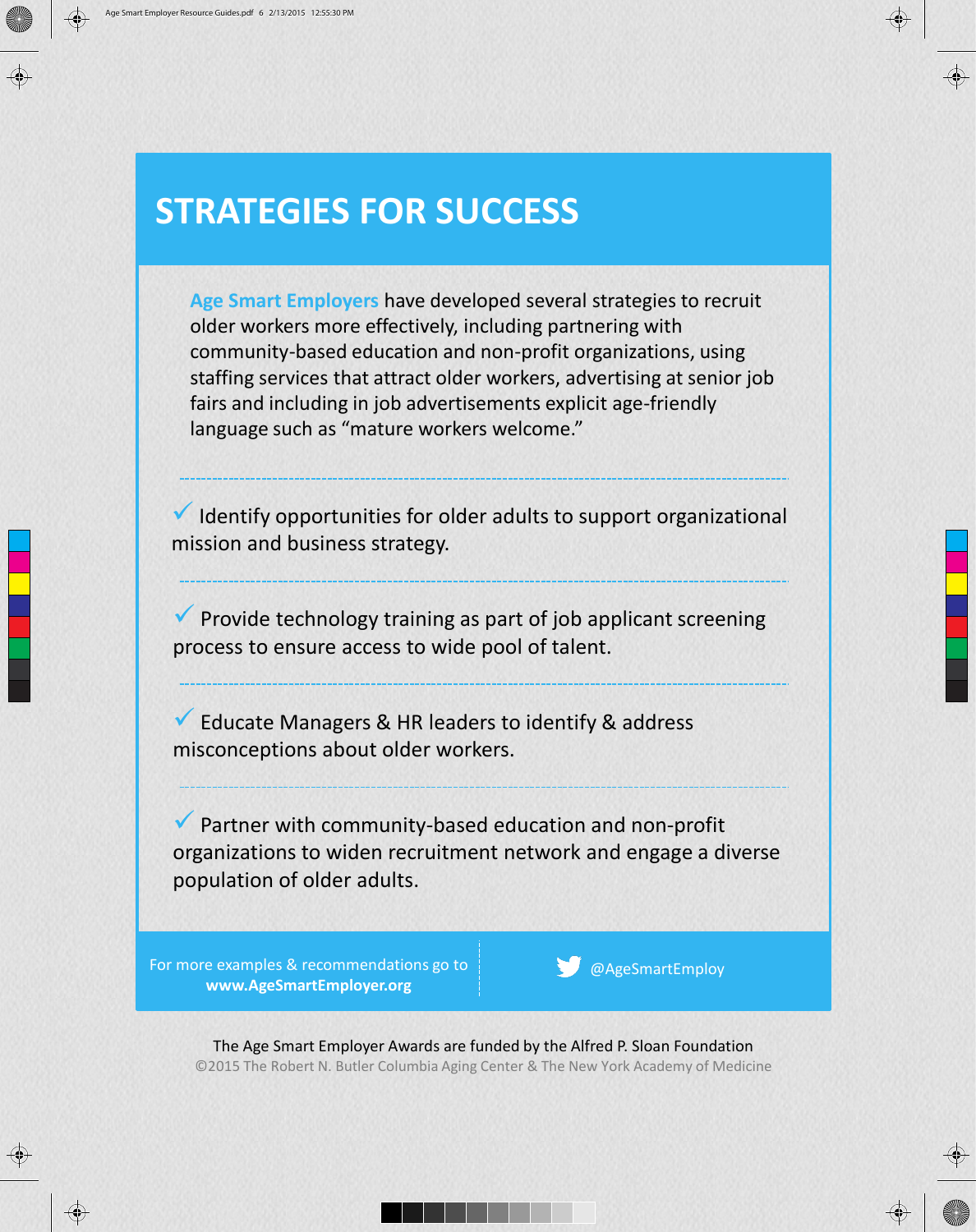



### **TRAINING & DEVELOPMENT**

INVEST IN TRAINING & DEVELOPMENT TO ASSIST ALL WORKERS, ESPECIALLY OLDER WORKERS, TO STAY RELEVANT & PRODUCTIVE

#### **THE BUSINESS CASE**

The increasingly global economy is undergoing a shift towards knowledge-based jobs fueled by rapidly changing technology. Employees must constantly update skills to stay relevant and productive.

Many employers don't prioritize professional development for older workers given a perception their work horizon is too short. But investing in older workers' training and development can lead to significant returns on investment for employers as their tenure is usually longer than that of younger employees.

#### **EMPLOYER EXAMPLE**

 $\bigcirc$ 

**2013 Age Smart Employer winner Renewal Care Partners** maintains one of the lowest turnover rates in the long-term care sector, where turnover is usually very high. One major reason for this is their creative policies focused on the well-being of employees and a commitment to training and development. Renewal Care Partners created an innovative workshop series to educate employees (called Care Partners) on tools and techniques that foster hope, resiliency, a sense of purpose and optimism in their difficult line of work. Management also supports outside training and encourages staff to advance their skills and take on leadership roles.

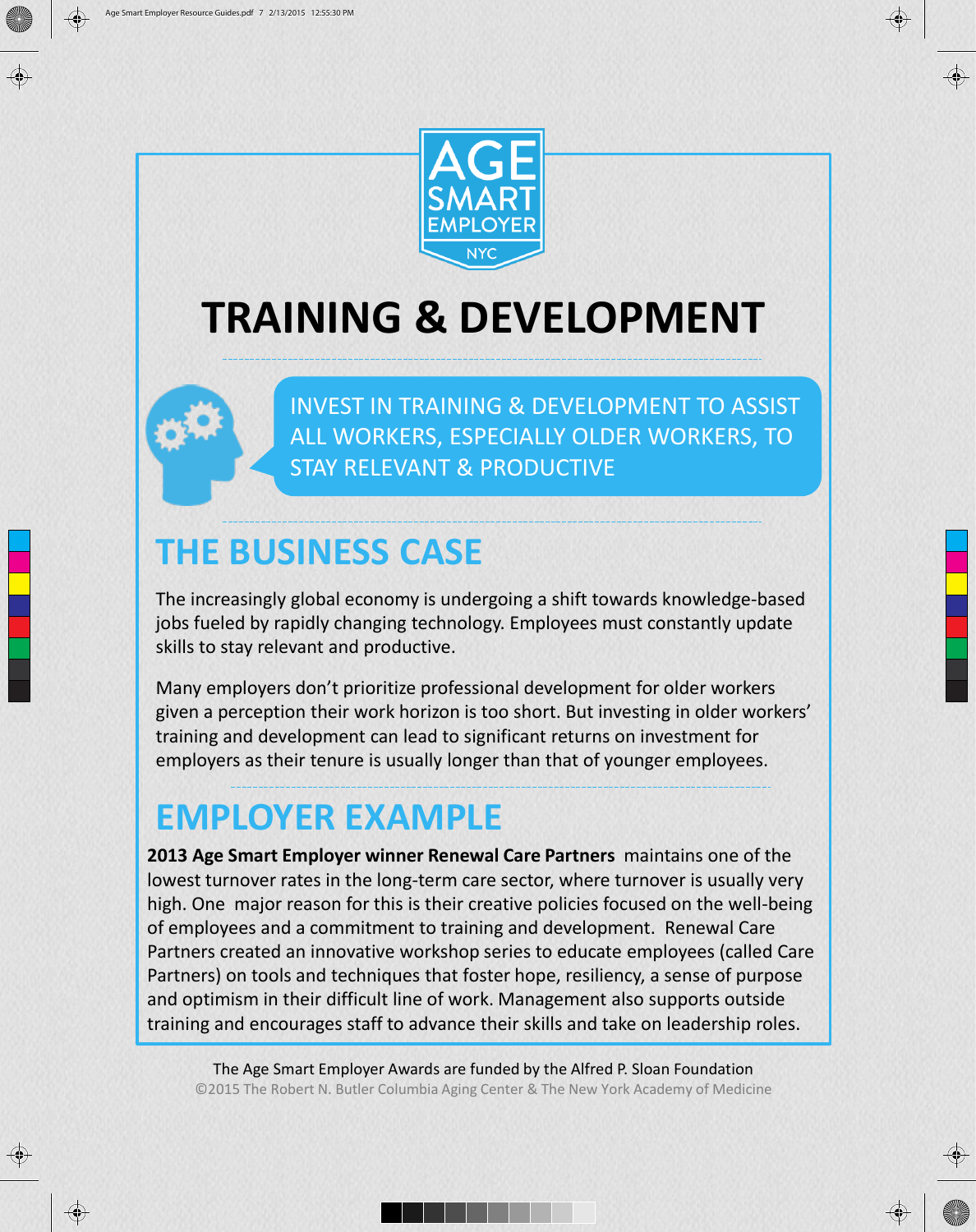**Age Smart Employers** implement two main types of training and development strategies. Age-neutral programs are offered to employees of all ages while agesensitive initiatives target middle-aged and older workers. Both types have been shown to improve job performance, increase promotions and improve retention among older workers. They also develop and universally apply performance metrics across the organization to ensure optimal performance and job fit from employees of all ages. This empowers managers to proactively identify and address areas which require further training.

 Look for opportunities to develop late-career employees likely to continue working beyond traditional retirement age. They can be engaged by providing new/upgraded skills and lateral career moves.

 Adapt training materials to individual/generational preferences and learning styles to communicate strong message of ageinclusivity.

 $\checkmark$  Webinars, online discussion groups, and electronic documents can be utilized for younger employees and those comfortable with remote technologies.

 $\checkmark$  For older employees or those less comfortable with technology, implement in-person and face-to-face training sessions, and printed materials.

For more examples & recommendations go to **www.AgeSmartEmployer.org**

@AgeSmartEmploy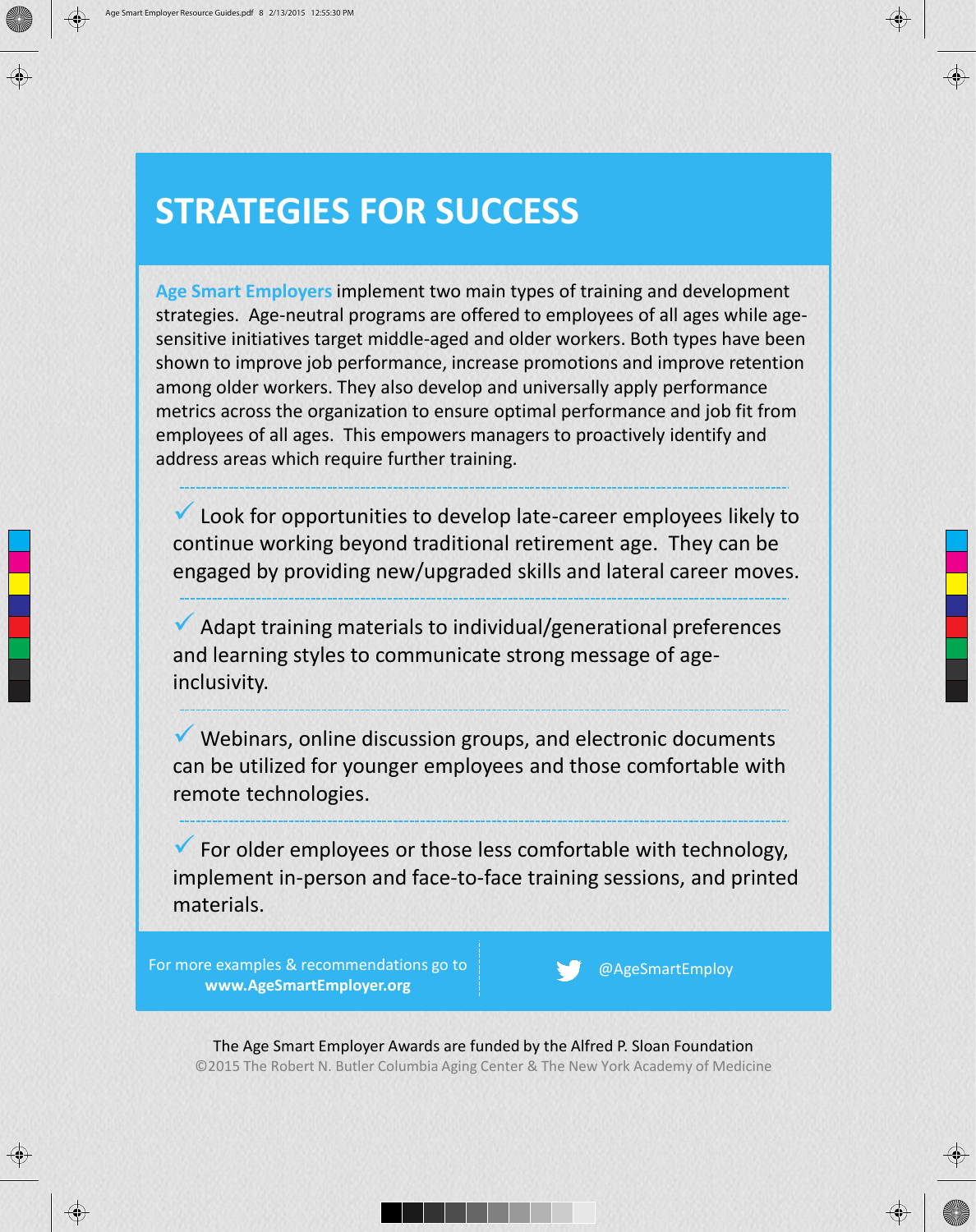



#### **MANAGEMENT TRAINING & TOOLS**

EDUCATE MANAGERS IN AGE-DIVERSITY TO MINIMIZE INTERGENERATIONAL TENSION & CREATE A COHESIVE ORGANIZATIONAL CULTURE

#### **THE BUSINESS CASE**

Today's workplace is comprised of four generations with diverse values, priorities, work and communication styles. These differences can lead to misconceptions, generational tension and result in lower employee engagement and retention. Educating mangers in age-diversity can minimize these tensions.

Providing mangers with tools to measure engagement and access feedback at the employee level allows them to connect with these issues directly and better understand organizational diversity goals.

#### **EMPLOYER EXAMPLE**

 $\bigcirc$ 

**2013 Age Smart Employer Award winner Montefiore Medical Center** offers several courses that include skill building around the multigenerational workplace. An advanced leadership course - "Leading People"- discusses differences, similarities, opportunities and strategies for leading the multigenerational workplace. Another program - "Creating the Culturally Competent Workforce" uses innovative simulations to help leaders think broadly about cultural/generational differences to develop concrete strategies for building inclusive work environments.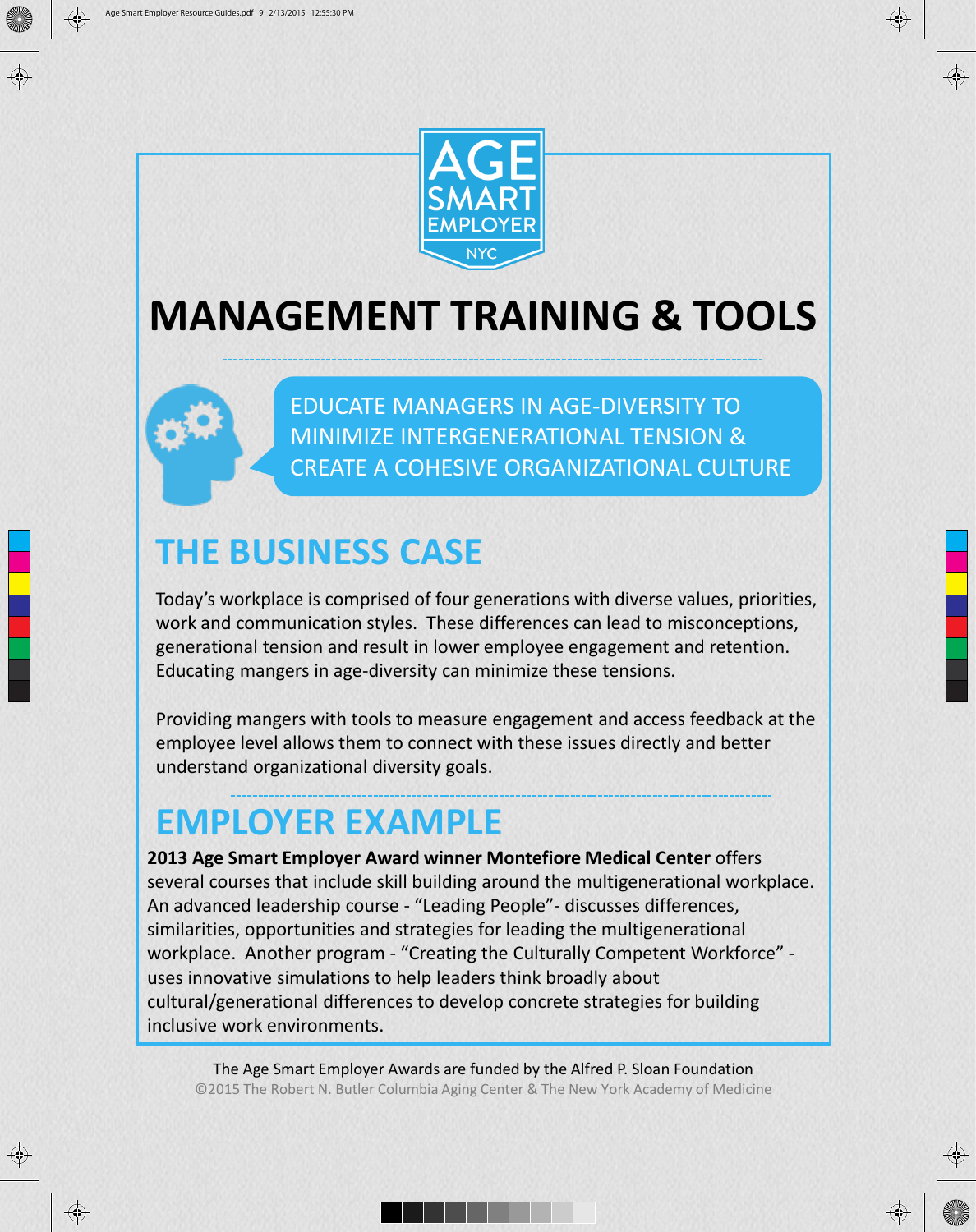**Age Smart Employers** frame generational tension as a diversity issue and respond accordingly. Age-diversity training and education allows managers to build cohesive and functional organizational culture among employees of all ages. Proven tools and techniques to address age as a diversity issue also assist managers to set goals, track progress and remain accountable to organizational leadership for continued progress and improvement.

 Identify business case and opportunity of the multigenerational workplace through active management of age-diversity issues with both management and staff.

 $\vee$  Provide training and education about ageism and generational differences to help identify concerns, correct misperceptions and build age-inclusive work relationships.

 $\vee$  Provide managers tools such as engagement surveys, benchmarking and goal setting to track progress and increase accountability.

 Develop age-related and cross-generational employee resource groups to empower employees of all ages.

 $\vee$  Promote cross-generational relationships and establish agediversity as an organizational value.

For more examples & recommendations go to **www.AgeSmartEmployer.org**

@AgeSmartEmploy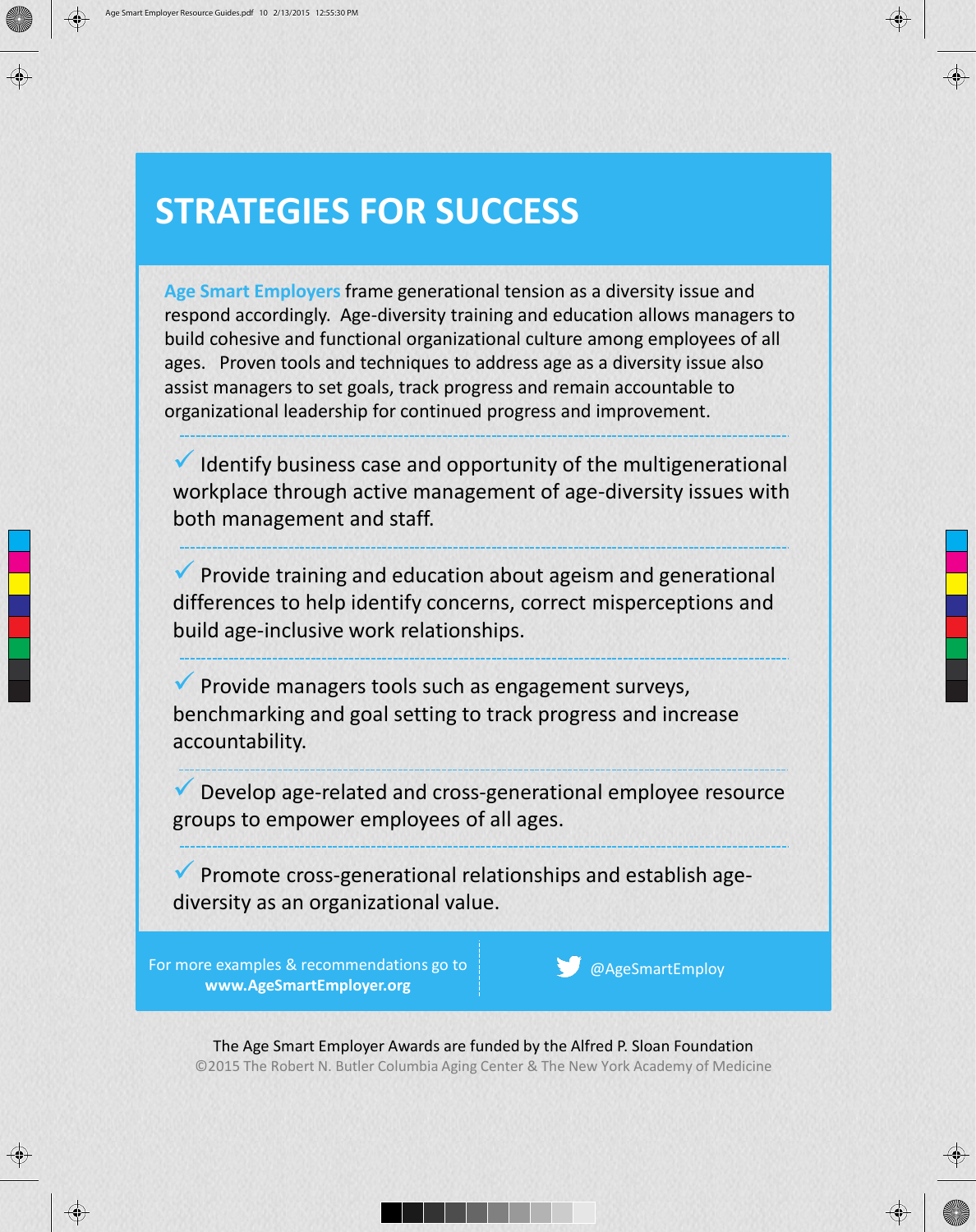

#### **KNOWLEDGE TRANSFER & MENTORING**



#### **THE BUSINESS CASE**

While many organizations are concerned about the risk of losing critical knowledge with the anticipated retirement of many older workers, most have not implemented plans to ensure systematic passage of this knowledge.

Strategies to transfer knowledge ensure the sustainability of organizations by helping maintain many types of organizational knowledge.

Mentoring, a type of knowledge transfer that leverages relationship building, benefits both mentors and mentees as measured by employee engagement, promotions and retention.

#### **EMPLOYER EXAMPLE**

 $\bigoplus$ 

**2013 Age Smart Employer Award winner Pfizer** implemented Mentor Match, which connects thousands of employees of different ages and experience levels by enabling mentor-mentee partnerships. The program is voluntary and saw a 35% increase in the number of active mentors in the past year. Pfizer encourages employees to participate in mentoring to increase knowledge transfer, promote organizational sustainability and provide opportunities to share expertise.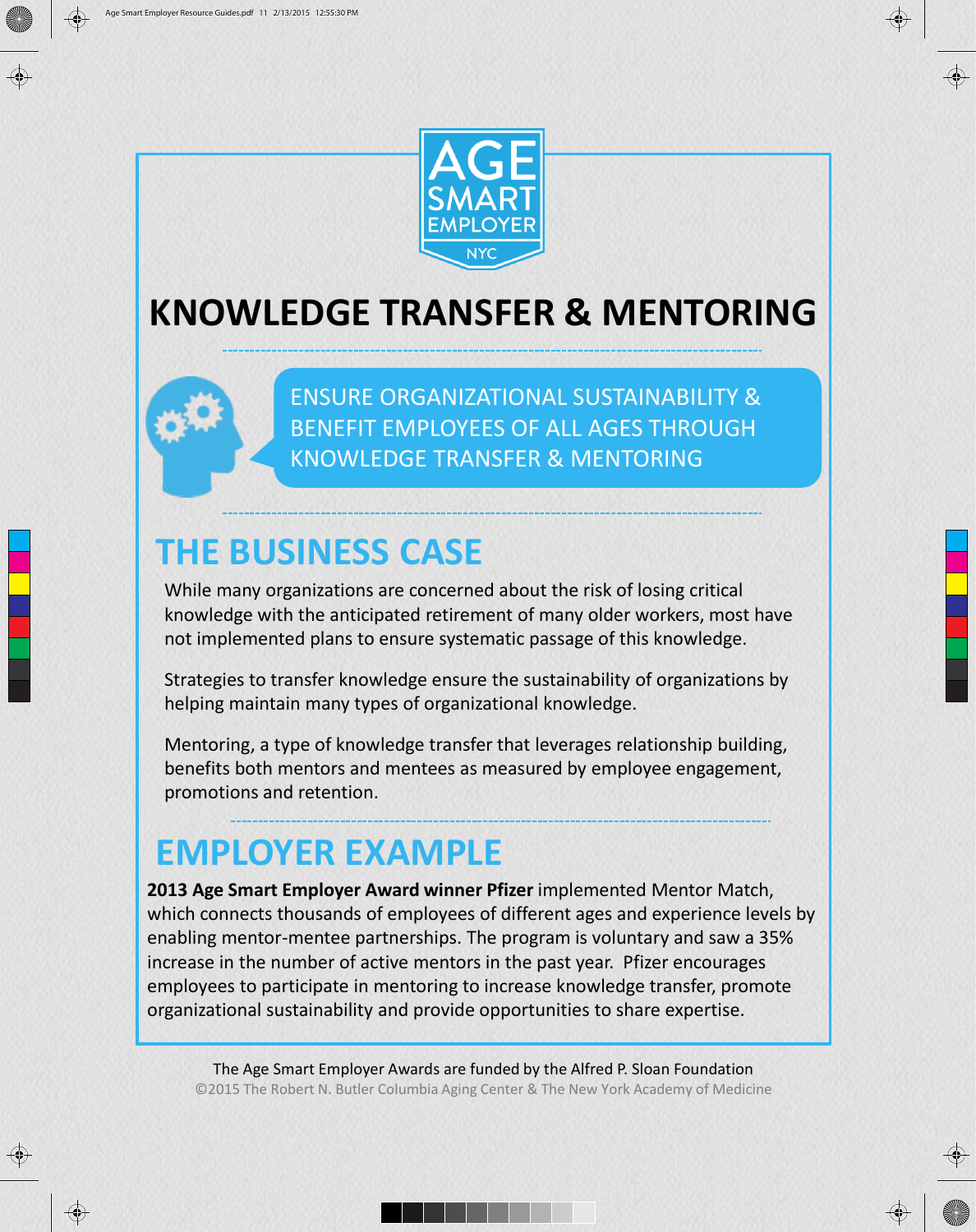**Age Smart Employers** identify and prioritize the types of knowledge and information that is critical for organizational stability as well as the location and depth of this knowledge within the workforce: institutional knowledge, relationship knowledge, job knowledge, tacit knowledge and historical knowledge. They also create an organizational culture that actively promotes knowledge transfer rather than one that encourages knowledge protection for job security purposes.

 $\sqrt{\phantom{a}}$  Make the business case to top management about the importance of knowledge transfer for organizational sustainability to obtain adequate and sustained resources.

Develop strategic, specific and time-sensitive knowledge transfer goals and implement systems to monitor progress.

 $\checkmark$  Implement a variety of knowledge transfer processes to best meet current and future needs: database storage of information for future access, structured knowledge transfer or mentoring sessions, online discussion boards and communities of practice.

Consider different generational preferences in communication and learning styles when developing knowledge transfer and mentoring programs.

For more examples & recommendations go to **www.AgeSmartEmployer.org**

@AgeSmartEmploy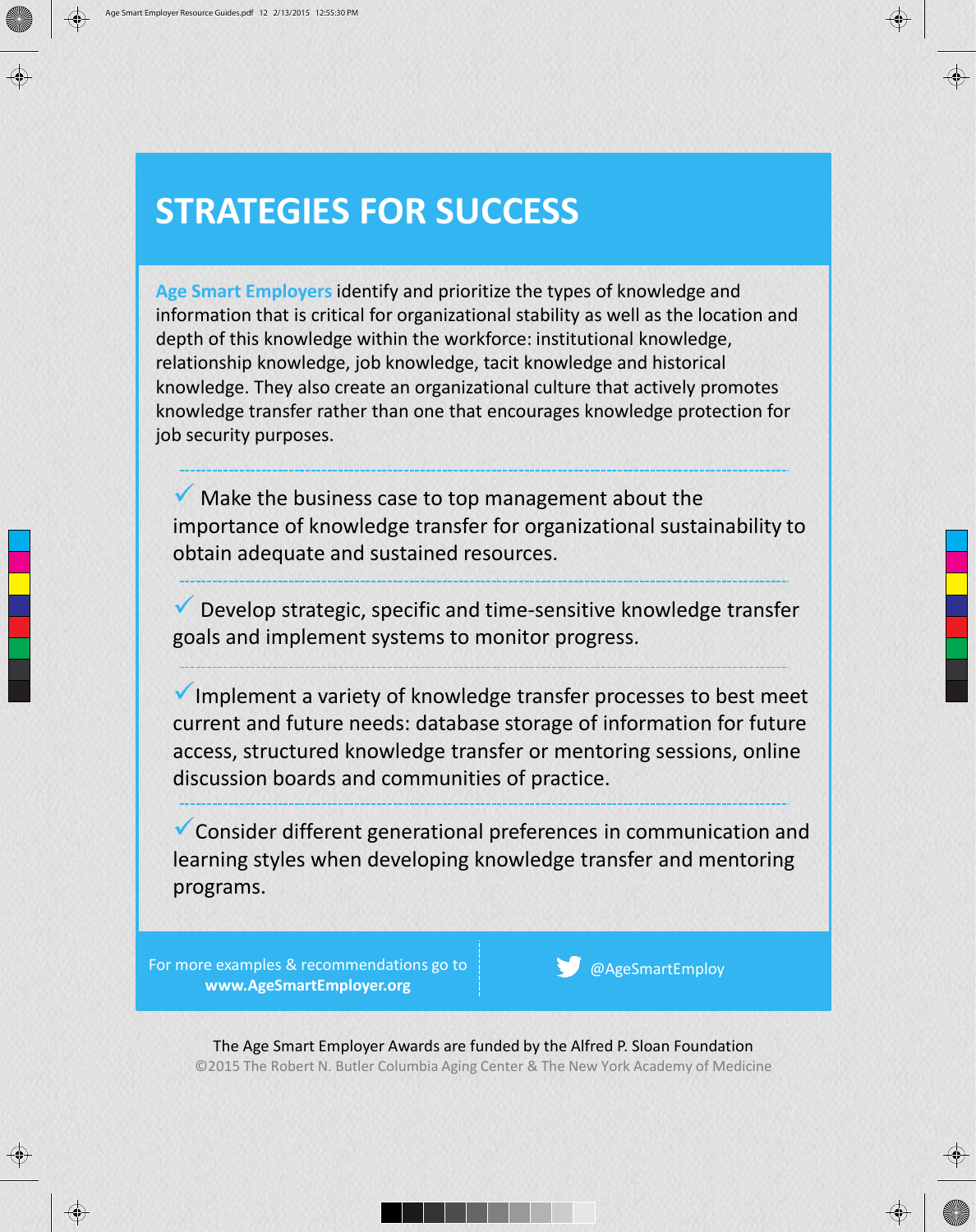

#### **WORKPLACE PROCESS & ERGONOMICS**



#### **THE BUSINESS CASE**

Environment, equipment and job processes play a large role in employee productivity, especially that of older workers. As workers age, risk of injury and disability from job-related tasks increases, especially in physically demanding jobs.

Most age smart design accommodations are low or no cost and focus on incorporating inclusive design principles to ensure safety, access and functionality for all employees.

Research details how prevention through design and ergonomic changes both directly reduce risk of injury and indirectly benefit productivity and morale.

#### **EMPLOYER EXAMPLE**

 $\bigcirc \hspace{-1.25mm}$ 

**2013 Age Smart Employer Award winner Ristorante Settepani & Settepani Bakery** is a small business committed to creating a culture of flexibility and support that nurtures employees across their life. In one case, business owners noticed an older bartender had an increasing amount of glass breakage and realized his vision was deteriorating. Management worked with the bartender to design a new position as a mixologist. In this new consultative role the employee leverages his extensive bartending knowledge to create a new and exciting cocktail menu and uses his significant on-the-job experience to train and manage new bartenders.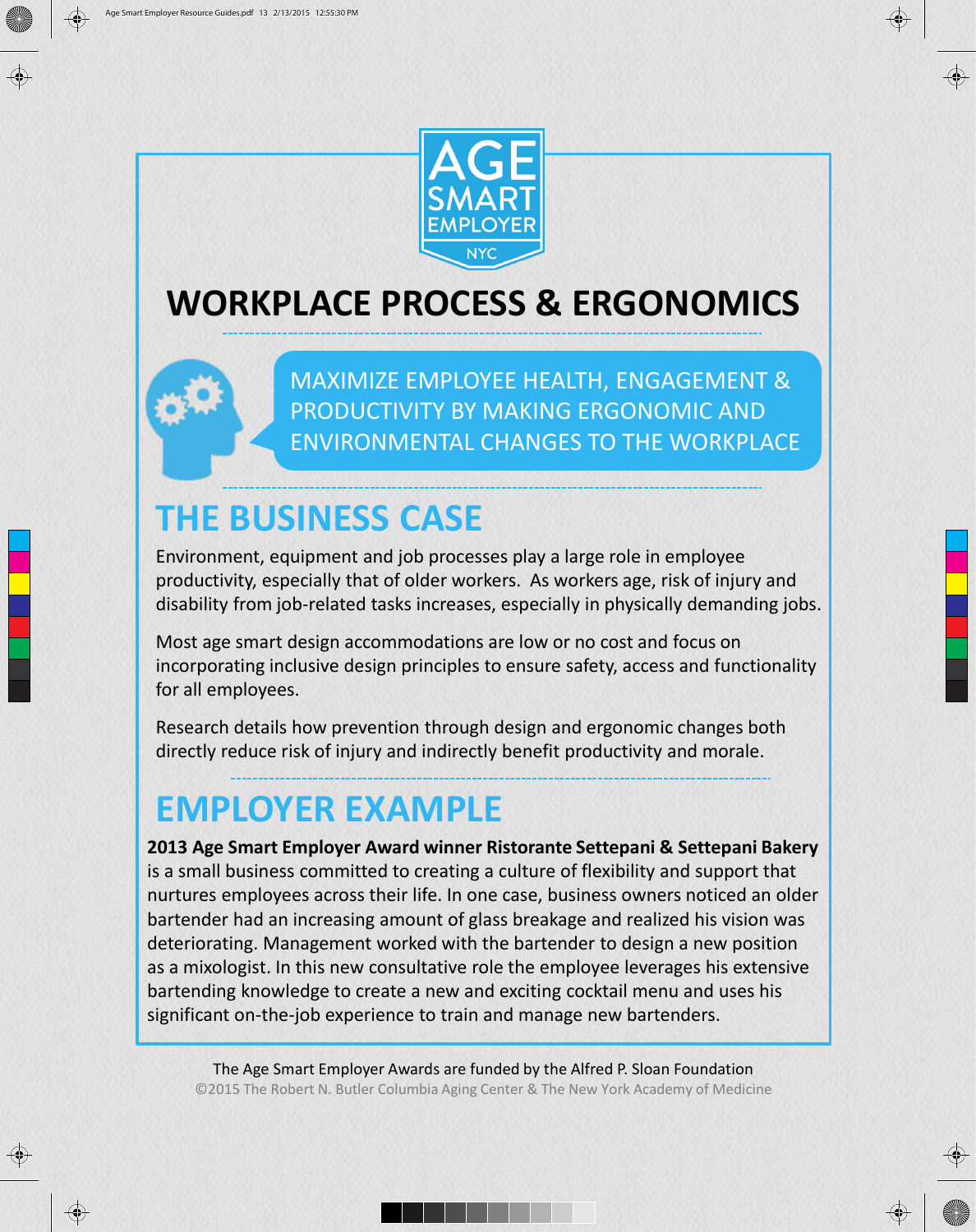**Age Smart Employers** implement age smart design initiatives to enable workers to remain in the workforce longer, avoid turnover, reduce injury and disability related costs and increase overall productivity. By surveying employees to assess unmet needs or problems that could be improved through design changes these employers are able to analyze job functions that increase risk for injury and make changes to the work process or equipment to reduce this risk.

 $\checkmark$  Educate managers about what kind of age-related changes typically occur and appropriate design strategies to address them.

> $\checkmark$  For example, beginning in their 40s, most adults experience normal age-related problems with their ability to see clearly at close distances affecting performance on tasks that require reading or using the computer.

 $\checkmark$  Create materials and documents with large fonts to ensure all employees can access important information and teach employees to use the zoom function on their computer.

 $\checkmark$  Identify and implement environmental and ergonomic changes to promote optimal workplace performance: appropriate lighting, reduced ambient noise, high contrast signage and universal design principles.

For more examples & recommendations go to **www.AgeSmartEmployer.org**

@AgeSmartEmploy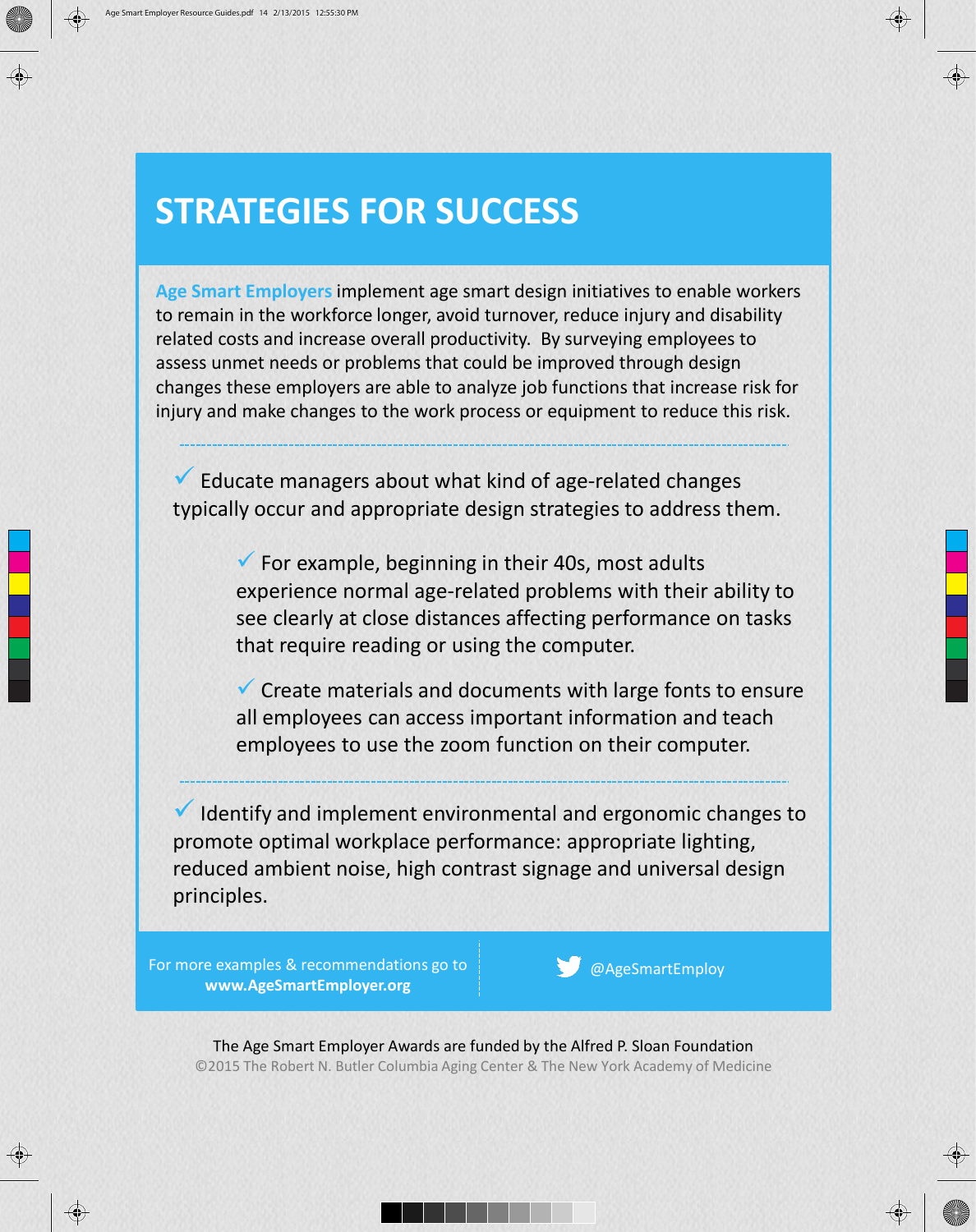



# **ENGAGEMENT**

SUPPORT WORKERS OF ALL AGES WITH FLEXIBILITY AND CAREGIVING BENEFITS TO BOOST ENGAGEMENT AND REDUCE TURNOVER

#### **THE BUSINESS CASE**

Workplace flexibility is an increasingly utilized strategy to boost engagement and improve retention among employees of all ages. It is particularly important for managing older workers to stay effective at work while balancing changing life priorities.

Many older workers also assume caregiving responsibilities for family members. Employers can supplement flexibility with caregiving benefits to enable them to better manage the dual demands of work and providing this care.

#### **EMPLOYER EXAMPLE**

 $\bigcirc$ 

**2013 Age Smart Employer Award winner Ristorante Settepani & Settepani Bakery**  creates a culture of flexibility that nurtures employees throughout their life and as a result, 60% of employees have stayed with them over 10 years! Settepani crosstrains incoming staff to create strong teams that allow for scheduling flexibility as employee's needs and lives change. Flexible staffing arrangements let staff cover for each other and accommodate time off for important life milestones. One longterm employee on maternity leave was permitted to work from home doing payroll and catering orders. A server of 13 years, also a musician, is allowed to schedule work around his tour schedule and enjoy job security when he returns.

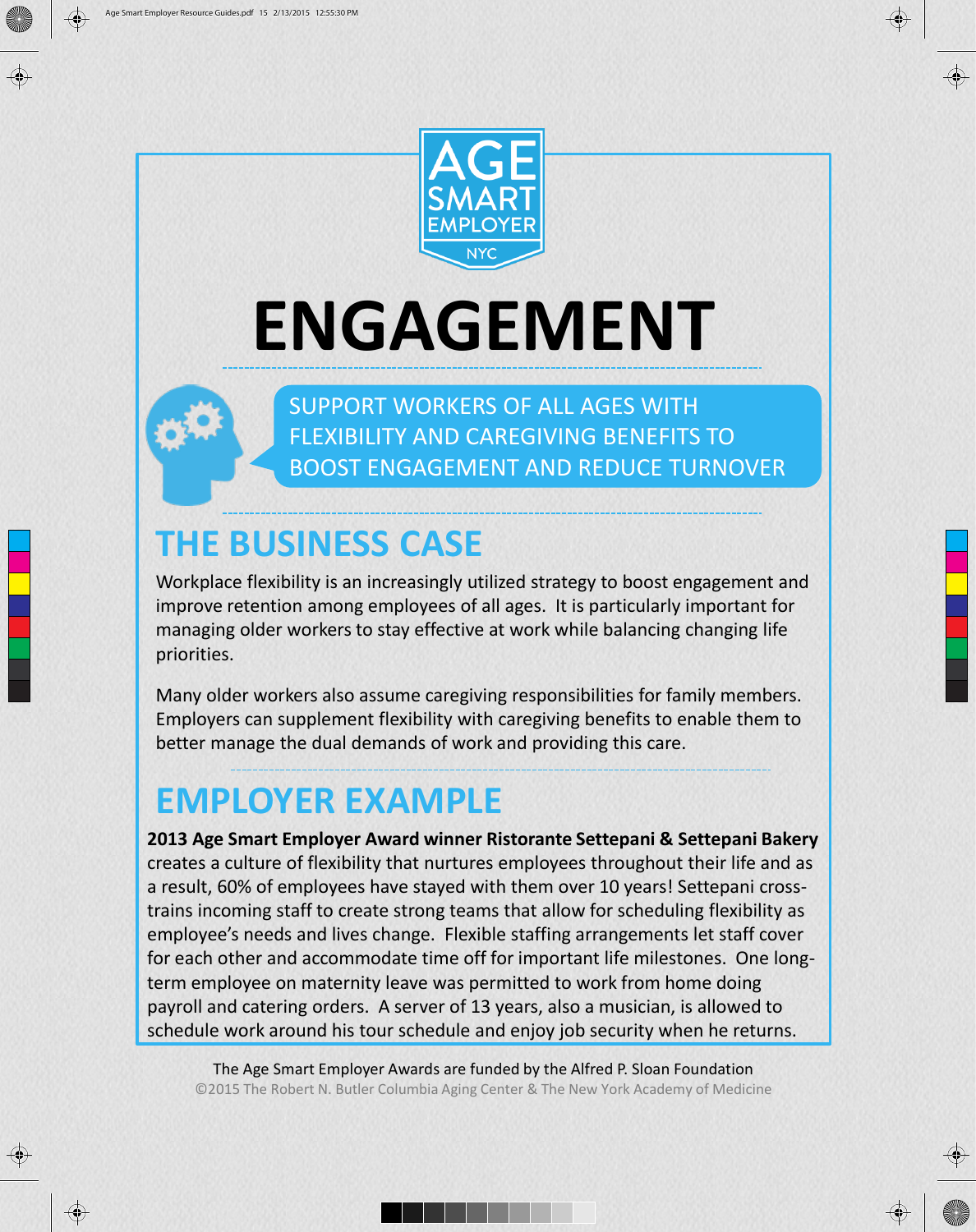**Age Smart Employers** set clearly defined goals and expectations for flexibility and caregiving support initiatives in terms of productivity, employee engagement and absenteeism. They monitor utilization of these programs and continually revise and reevaluate current and future initiatives against them.

 $\overline{v}$  Assess employee satisfaction with work-life balance and identify unmet needs, especially those around caregiving.

 $\checkmark$  Offer a variety of flex options, define expectations clearly and make them universally available to all those who meet criteria.

 Establish a culture of flexibility where management is trained to manage flexible schedules and virtual offices, and employees are educated about flex options. Ensure these options are not perceived as damaging to career security or growth.

 $\blacktriangledown$  In addition to flexibility and paid time off, provide related support to working caregivers such as eldercare resources and referral services, support for dependent care, respite reimbursements, geriatric case management, employee caregiver networks and support groups.

For more examples & recommendations go to **www.AgeSmartEmployer.org**

@AgeSmartEmploy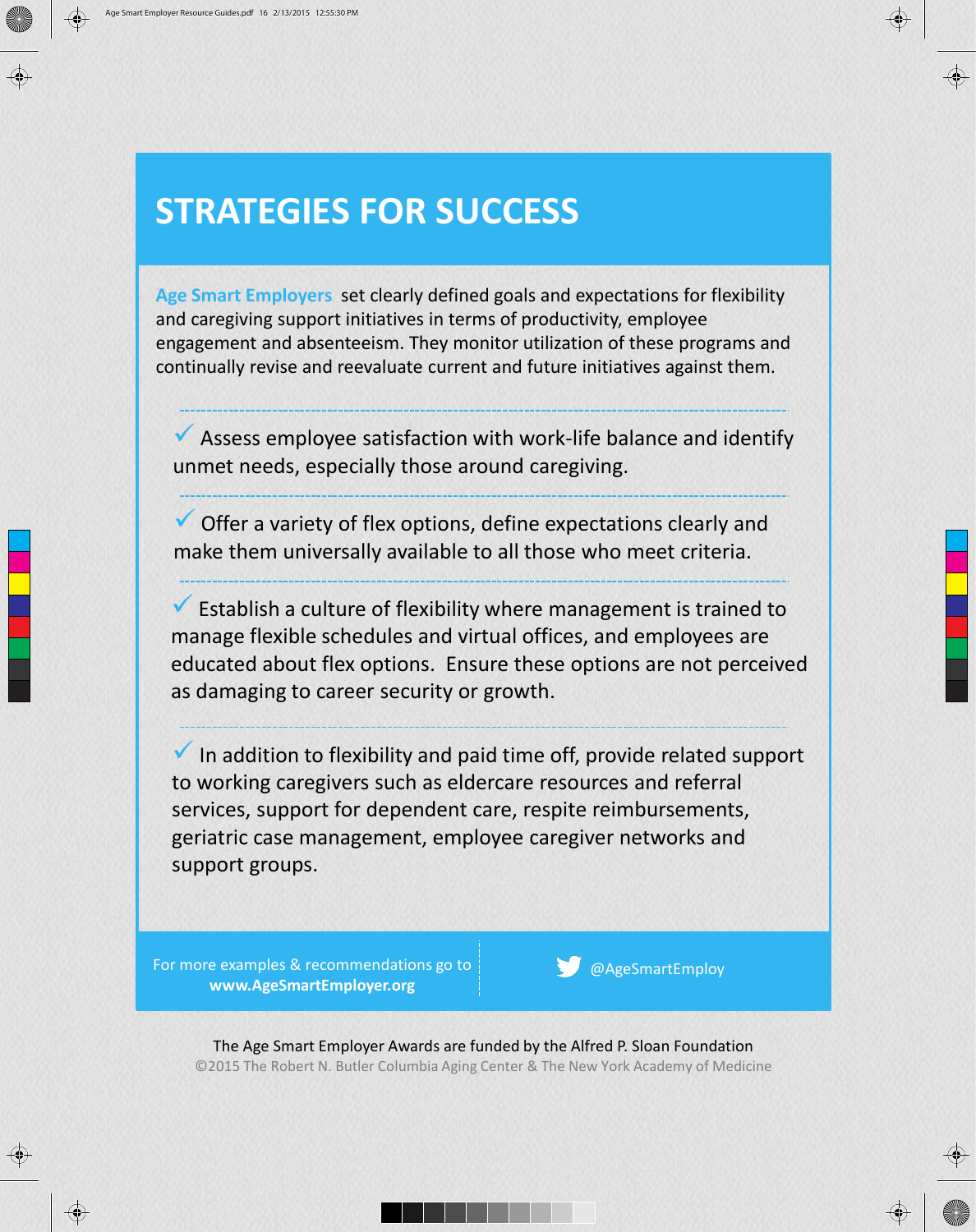



### **RETENTION**



 $\bigcirc$ 

INVEST IN EMPLOYEES' HEALTH TO IMPROVE RETENTION AND ULTIMATELY CUT HEALTHCARE COSTS, ESPECIALLY THOSE OF OLDER WORKERS

#### **THE BUSINESS CASE**

Health insurance and losses associated with employee illness and poor health are a significant threat to productivity and profitability for the whole organization.

Many employers utilize workplace wellness programs to control these costs as well as reduce absenteeism and risk of injury while improving productivity.

One study estimated that medical costs fell \$3.37 for every dollar spent on wellness and absentee day costs fell by \$2.73 for every dollar spent.

#### **EMPLOYER EXAMPLE**

**2013 Age Smart Employer winner Pfizer** engages employees with comprehensive wellness programs and offers health condition management practices that take into account the unique challenges of aging. Through a partnership between colleague wellness program Healthy Pfizer and Get Old, a multi-year initiative to challenge and redefine with it means to get old, Pfizer inspires employees to take control of their physical, financial and emotional health. This interactive series brings together employees and experts to share insights on how to live well on every age and stage of life.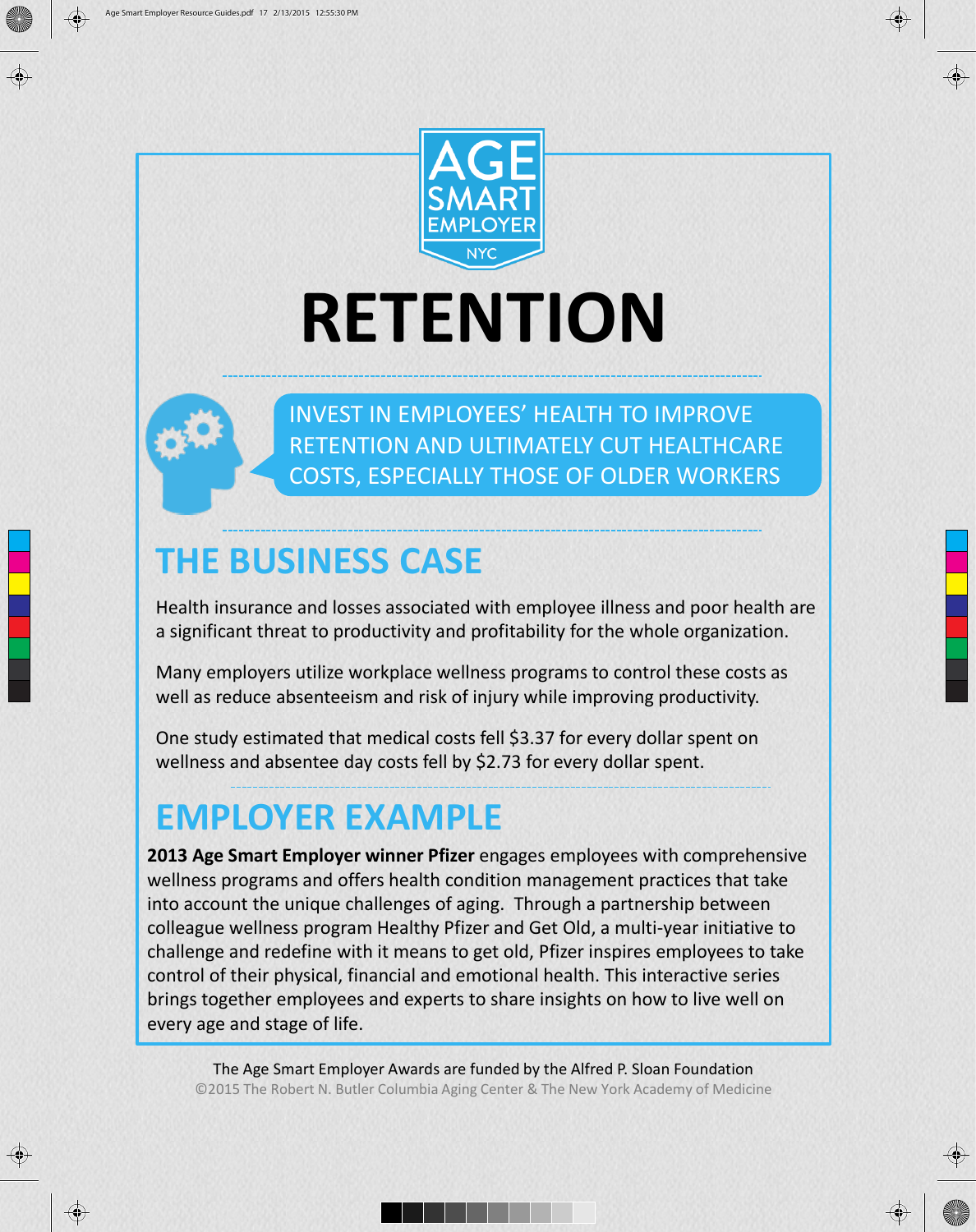**Age Smart Employers** develop diverse strategies to retain older workers while controlling health costs. Chronic diseases account for more than 75% of health related costs to companies. Effective wellness programs targeting risk factors associated with these diseases have been shown to reduce healthcare costs and absenteeism as well as improve the health and quality of life of all employees. These programs also mitigate increased health costs potentially associated with older workers.

 $\blacktriangledown$  Address health at the environmental and individual level. Provide on-site fitness classes, healthy food offerings in workplace cafeterias and vending machines as well as individualized support: personalized health coaching, tailored risk assessments and education targeting these risk factors.

 $\checkmark$  Offer a wide variety of program options and maximize accessibility by having on-site services and low or no cost programs. Use several different communication methods to let employees know about these options.

 $\checkmark$  Reward utilization of wellness programs with positive incentives such as cash rebates on health insurance costs versus negative incentives such as fees for unhealthy behaviors.

For more examples & recommendations go to **www.AgeSmartEmployer.org**

@AgeSmartEmploy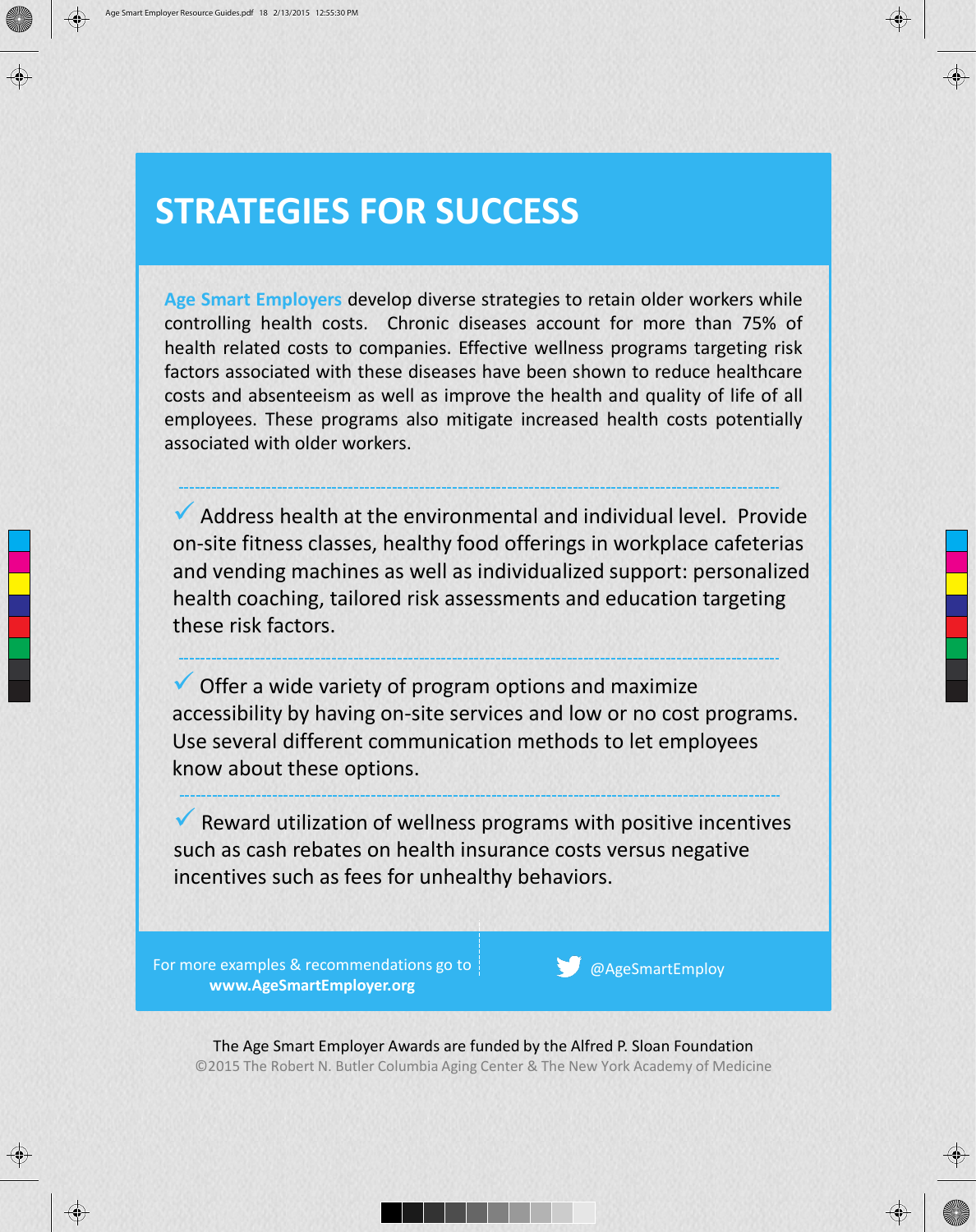

### **TRANSITION TO RETIREMENT**

PROMOTE MEANINGFUL & STREAMLINED TRANSITIONS FROM WORK TO RETIREMENT TO MUTUALLY BENEFIT ORGANIZATION & EMPLOYEES

#### **THE BUSINESS CASE**

Supportive retirement transitions including financial and retirement planning, phased retirement options and post-retirement work are mutually beneficial to employers and employees.

Evidence suggests that combined with well-executed financial education and retirement planning, supportive transitions can decrease stress, reduce absenteeism, increase productivity and improve employee loyalty. A win-win situation for all.

#### **EMPLOYER EXAMPLE**

 $\bigcirc$ 

**2013 Age Smart Employer Awards Winner Montefiore Medical Center** offers several comprehensive and innovative workplace programs for aging associates and retirees. They invest in preparing older workers for a "good" retirement and implemented several strategies to assist this transition including reduced works schedules and assignment to special project-based work. They also encourage transitional and retired employees to continue working with Montefiore as perdiem associates or volunteers. A "25 Year Club" for current/retired associates with 25+ years of service has over 3,000 members and reengages past/present employees by rewarding longevity and prioritizing this annual connection.